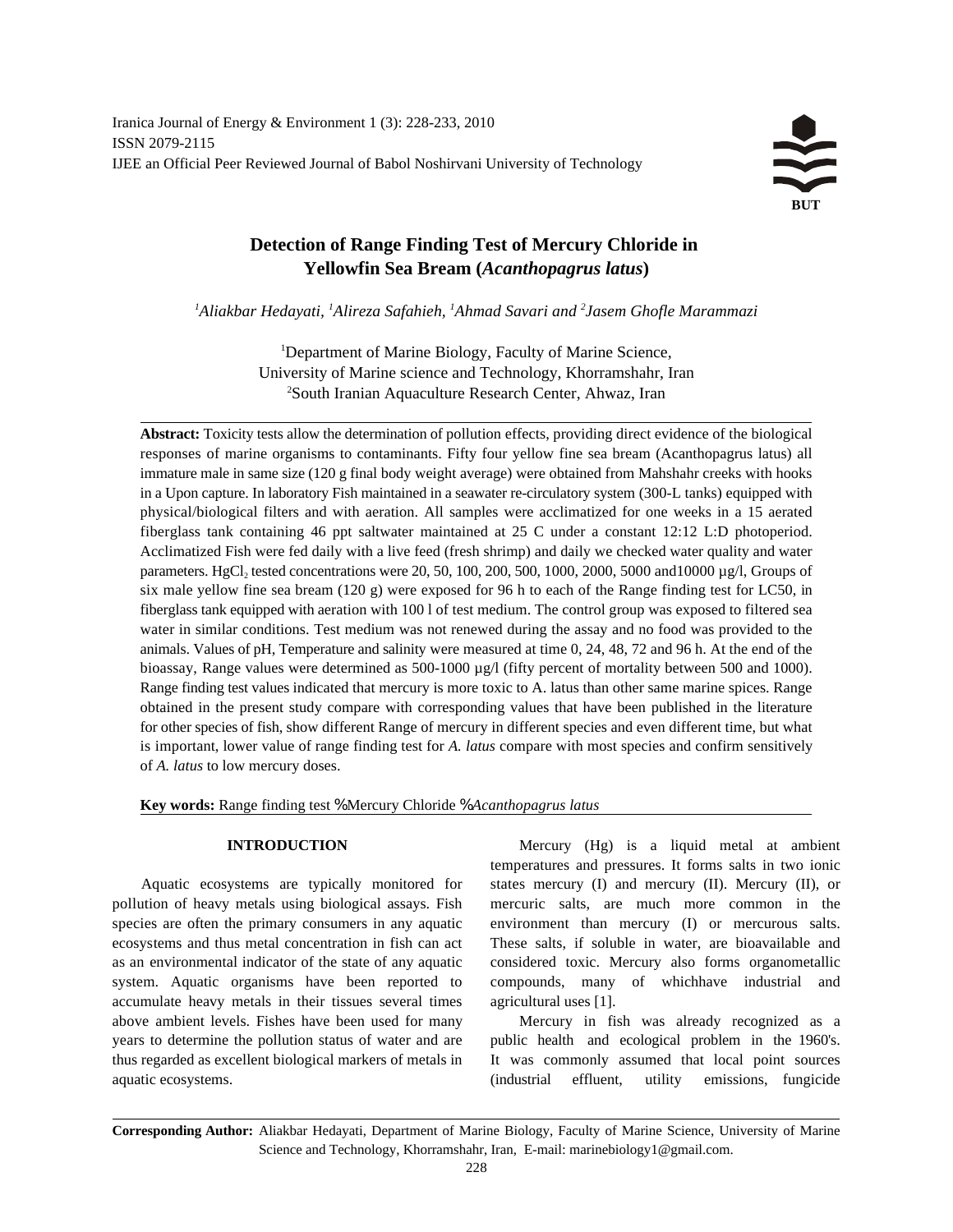applications) were the main sources and many studies

mercury compound in the marine environment [2], it is the equipped with aeration with 100 l of test medium. The key form between the gaseous metal form transported control group was exposed to filtered sea water in similar through atmosphere and the methylmercury form that conditions. bioaccumulates in organism. Once it enters into the The bioassay was performed in a temperature  $(25\pm 1)$ organism, mercury can draw various immunotoxic \_C) and under a natural photoperiod (12hL: 12hD) effects [2]. controlled room. Test medium was not renewed during

effects, providing direct evidence of the biological Values of pH, Temperature and salinity were measured at responses of marine organisms to contaminants. Due to time  $0, 24, 48, 72, 48, 72$  and 96 h. the fact that organisms from different species vary in their sensitivity towards chemical substances, it is difficult to **RESULTS** set standards for protection of species with regard to pollutants in the environment. Extrapolation from one There was 100% mortality at 10000 µg/l concentration species to another is, therefore, difficult if their relative within the first 4h after dosing and 100% mortality at sensitivities are not known [3]. 5000 µg/l within the 14h whereas 100% mortality for

acute toxicity of the heavy metal compound  $HgCl<sub>2</sub>$  in a statistic system to the marine fish *Acanthopagrus latus*. chloride doses 20, 50, 100, 200, 500, 1000, 2000, 5000 and This species was selected for bioassays because it 10000  $\mu$ g/l were examined during the exposure times at can easily be raised under laboratory conditions. It 24, 48, 72 and 96 h for range finding test (Table 1). Fish fulfills most of the requirements of a model species and is exposed during the period 24-96h had significantly available throughout the year. increased number of dead yellowfin sea bream with

same size (120 g final body weight average) were obtained between 500-1000  $\mu$ g/l, the mortality of yellowfin sea from Mahshahr creeks with hooks in a Upon capture, bream for mercury chloride were examined during the (only healthy fish, as indicated by their activity and exposure times at 24, 48, 72 and 96 h for range finding test external appearance, were used in the experiments) the are in Figure 1-4. fish were maintained alive on board in a fiberglass tank and on return to shore transferred to a 300-L aerated vat filled with sea water for transport back to the nearby laboratory. In laboratory Fish maintained in a seawater re-circulatory system (300-L tanks) equipped with physical/biological filters and with aeration to the Mariculture Research Station of the South Iranian Aquaculture Research Center, Mahshahr, Iran from October to November.

All samples were acclimatized for one weeks in a 15 aerated fiberglass tank containing 46 ppt saltwater maintained at 25 C under a constant 12L:12D photoperiod. Acclimatized Fish were fed daily with a live feed (fresh shrimp) and daily we checked water quality and water parameters.

focused on waters with nearby point source 500, 1000, 2000, 5000 and 10000  $\mu$ g/l, Groups of six male contamination. yellow fine sea bream (120 g) were exposed for 96 h to Although mercury chloride is not the most toxic each of the range finding test for LC50, in fiberglass tank HgCl<sub>2</sub> tested concentrations were 20, 50, 100, 200,

Toxicity tests allow the determination of these the assay and no food was provided to the animals.

The present study was conducted to determine the  $2000 \mu g/l$  was 42h and for 1000  $\mu g/l$  was 54h.

The mortality of yellowfin sea bream for mercury **MATERIALS AND METHODS** differences in number of dead fish between the duration Fifty four yellow fine sea bream all immature male in  $100\%$  mortality at 1000  $\mu$ g/l, we finding that main range is increasing concentration. There were considerable 24-96 in each. because of no mortality at 500 µg/l and

Table 1: Cumulative mortality of yellowfin sea bream (n=6, each concentration) at Range finding test

| Concentration $(\mu g/l)$ | No. of dead yellowfin sea bream |     |     |     |
|---------------------------|---------------------------------|-----|-----|-----|
|                           | 24h                             | 48h | 72h | 96h |
| Control                   |                                 |     |     |     |
| 20                        |                                 |     |     |     |
| 50                        |                                 |     |     |     |
| 100                       |                                 |     |     |     |
| 200                       |                                 |     |     |     |
| 500                       |                                 |     |     |     |
| 1000                      |                                 | 3   | 6   | 6   |
| 2000                      | っ                               | 6   | 6   | 6   |
| 5000                      | 6                               | 6   | 6   | 6   |
| 10000                     | 6                               | 6   | 6   | 6   |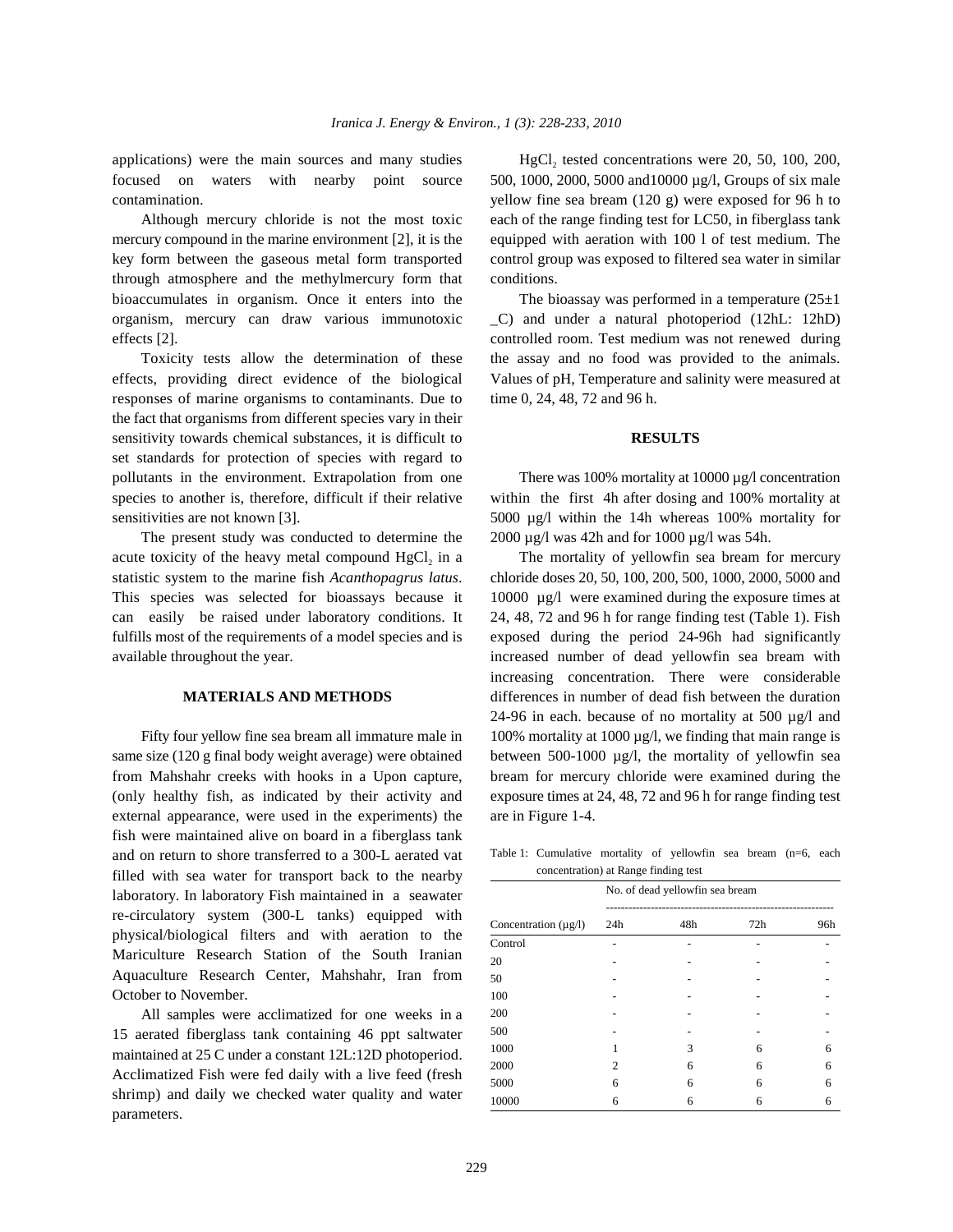

*Iranica J. Energy & Environ., 1 (3): 228-233, 2010*

Fig. 1: 24h Mortality percentage of yellowfin sea bream exposed to mercury chloride



Fig. 2: 48h Mortality percentage of yellowfin sea bream exposed to mercury chloride



Fig. 3: 72h Mortality percentage of yellowfin sea bream exposed to mercury chloride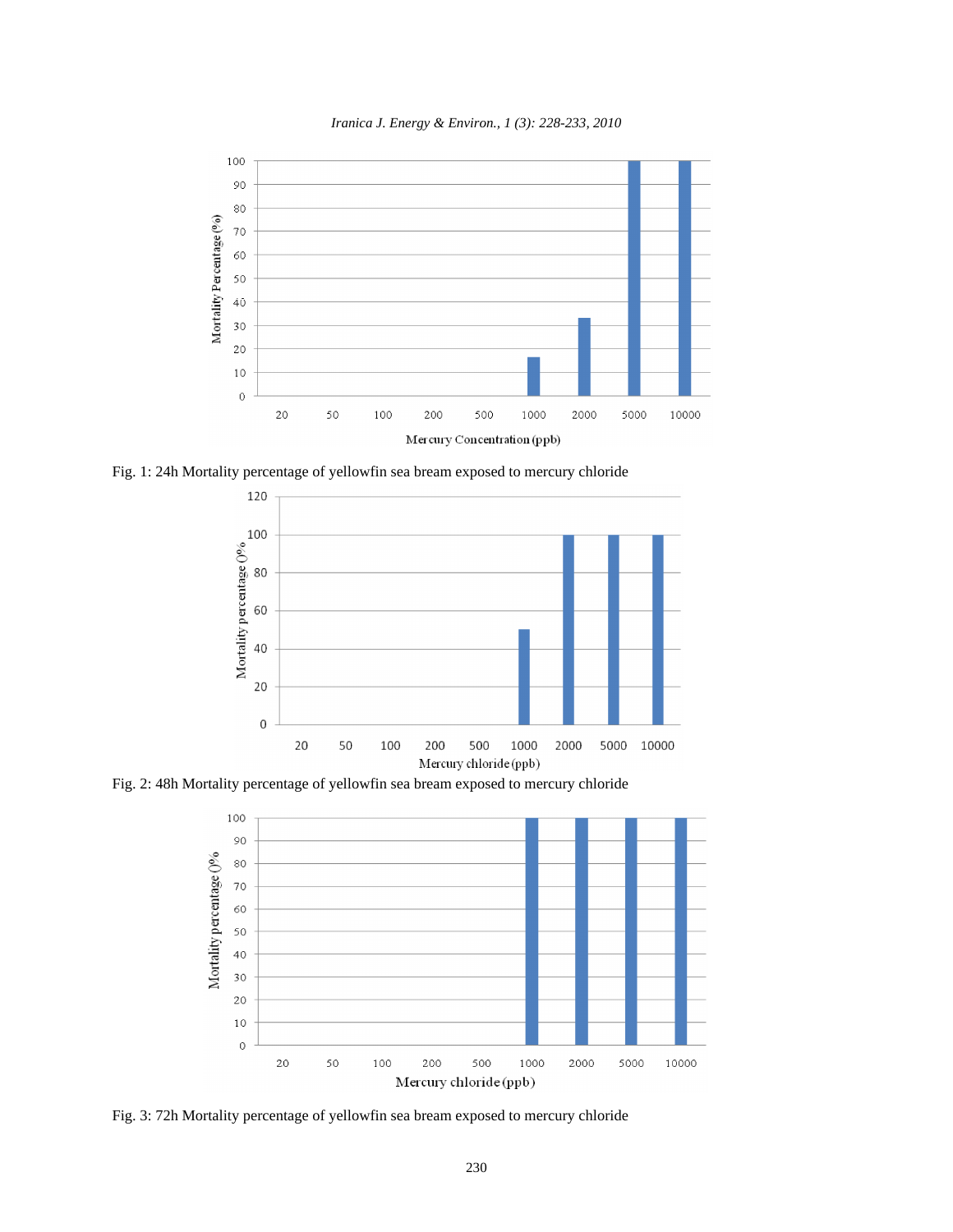

*Iranica J. Energy & Environ., 1 (3): 228-233, 2010*

Fig. 4: 96h Mortality percentage of yellowfin sea bream exposed to mercury chloride

on the chemical form of mercury. Organic forms of range of LC50 for mercury chloride, which for saltwater mercury are generally more toxic to aquatic organisms fish was  $36 \mu g/l$  (juvenile spot) to  $1678 \mu g/l$  (flounder), than are inorganic forms  $[1]$ . HgCl<sub>2</sub> can be converted into highly toxic methyl mercury by methylation through shrimp) to 400 µg/l (soft clam). This result emphases that chemical or biological processes [1]. yellowfin sea bream is sensitive to mercury chloride and

Factors influencing mercury levels can be divided have low Range value. into exogenous (characteristics of the water body) and

the concern metals in aquaculture and has 10-40  $\mu$ g/l of 10  $\mu$ g/l for Gammarus, 5  $\mu$ g/l for blue mussel, 15  $\mu$ g/l for  $LC_{50}$  with only 1µg/l for safe levels, whereas  $LC_{50}$  value for prawn and 3 µg/l for limpet [11]. other heavy metals is higher than mercury (cadmium 80- Rathore and Khangarot [12] reported that the acute

under static test was determined to be 570  $\mu$ g/l [6]. Cu-containing medium. Acute toxicity studies are the very mackerel (*Scomber japonicus*) was found as 205 µg/l and fish. These studies obviously reveal the toxicant 96-h LC<sub>50</sub> for trout 814  $\mu$ g/l [7]. On the estuarine fish *Pomatoschistus microps,* LC<sub>50</sub> of copper and mercury at short exposure. Therefore, studies demonstrating the 96 h were 568 µg/l and 62 µg/l, respectively [8]. sensitivity of genotoxic effects of heavy metals in aquatic

mortality of *H.rubra* were investigated by exposing concluded from the present study that fish are highly juveniles to acute concentrations of Cu, Zn, Hg and Cd sensitive to  $HgCl<sub>2</sub>$  and their mortality rate is dose for 96hr. Hg resulted in more sudden mortality rate after dependent.

**DISCUSSION** 24hr exposure compared to Cu yet produced a 96-h LC<sub>50</sub> of 173µg Hg/L [9].

Toxic effects of mercury and its compounds depend EPA studies on many aquatic species show vast that was higher than saltwater invertebrate  $3.5 \mu g/l$  (mysid

endogenous (characteristic of the individuals or species). of mercury chloride are for cat fish 350 µg/l, rainbow trout Exogenous factors include pH, sulfur and organic matter  $220 \mu g/l$ , striped bass 90  $\mu g/l$  and brook trout 75  $\mu g/l$ . the (e.g., dissolved organic carbon). Endogenous factors 96-h LC<sub>50</sub> values of mercury chloride are 37 µg/l for include species, habitat and food preferences, metabolic fathead minnow,  $160 \mu g/l$  for bluegill sunfish,  $903 \mu g/l$  for rate, age, growth rate, size, mass and diet. rainbow trout, 200 µg/l for rainbow trout and lower in According to the Gooley *et al.* [4], mercury is one of invertebrate, 2 µg/l for crayfish, 5 µg/l for cladocera, According to FAO/UNEP [10], the 96-h  $LC_{50}$  values

420, cooper 20-100, zinc1000-10000, lead 1000-40000  $\mu$ g/l). toxicity of HgCl<sub>2</sub> increases with increase in temperature. Chowdhury *et al* [5] show the 96-h LC<sub>50</sub> for the juvenile Cairns *et al.* [13] reported similar trends for other metals. trout as  $11 \mu g/1$  (95% CI = 9.2 - 11.9  $\mu g/1$ ). Khangarot and Ray [14] also observed that the toxicity of The 96-h LC<sub>50</sub> value for catfish exposed to Hg2+ copper abruptly decreased with an increase in pH of the The 96-h LC50 value of mercury chloride for Chub first step in determining the water quality requirements of The concentrations of trace metals that resulted in organisms, particularly in fish are needed. Thus, it can be concentrations  $(LC_{50})$  that cause fish mortality even at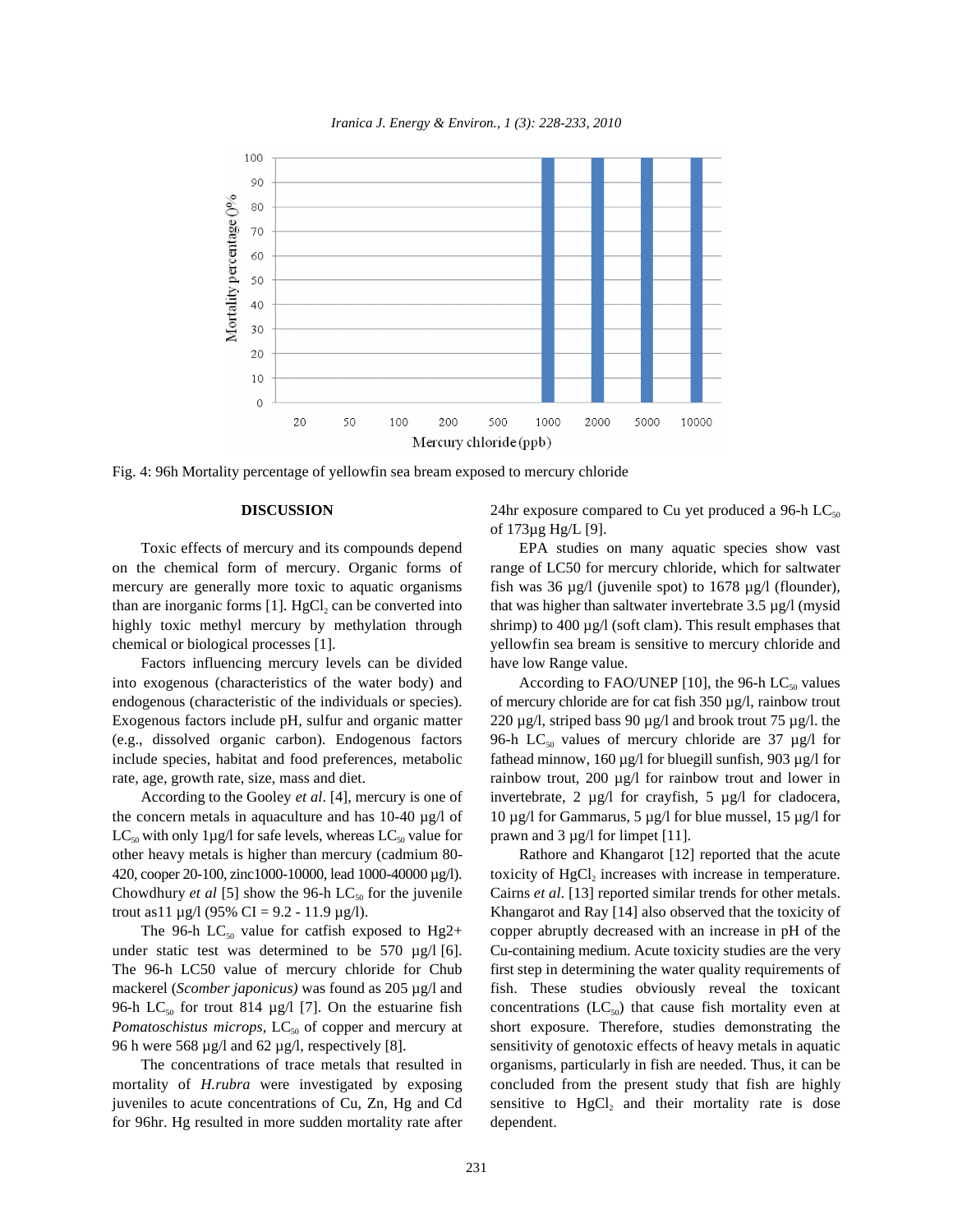obtained in the present study may not be meaningful because various factors may influence bioassay techniques like differences in fish(e.g., species, weight, size) and other environmental factors (temperature, variations in pH of the water, total hardness of water, dissolved oxygen). Sprague [15] observed variability in acute toxicity even in a single species and single toxicant depending on the size, age and condition of the test species along with experimental factors. Gupta *et al*. [16] reported that the differences in acute toxicity may be due to changes in water quality and test species.

Chronic toxicity values are much lower than acute values and highlight the adverse effects of relatively low concentrations of mercury in water (i.e.,  $\langle 1 \mu g/L \rangle$  [9].

In aquatic toxicology, if LC50 concentration is smaller than  $1000 \mu g/l$ , the chemical is highly toxic and if between 1000-10000 µg/l, then it is considered to be moderately toxic [17], therefore we report mercury chloride to be highly toxic to yellowfin sea bream and may cause many damage in this Fish.

Range values indicated that mercury is more toxic to *A. latus* than other same marine fishes. Range obtained in the present study (500-1000 µg/l) compare with corresponding values that have been published in the literature for other species of fish, show different Range of mercury in different species and even different time, but what is important, lower value of Range for *A. latus* compare with most species and confirm sensitivity of *A. latus* to low mercury doses.

## **ACKNOWLEDGMENTS**

The authors are thankful to the Director and Staff at the Mariculture Research Station, Mahshahr, Iran for providing necessary facilities for the experiment and the University of Marine Science and Technology, Khoramshahr, Iran, for support during the tenure of this project. We would like to express our special thanks to Dr. Movahedinia for assistance during the trials.

### **REFERENCES**

- 1. Boening, D., 2000. Ecological effects, transport and fate of mercury: a general review. Chemosphere. 40: 1335-51.
- 2. Boudou, A. and F. Ribeyre, 1997. Aquatic ecotoxicology from the ecosystem to the cellular and molecular levels. Environ. Health Perspect. 105 (Suppl. 1): 21-35.
- Comparison of values reported earlier with those 3. Van Straalen, N.M., P. Leeuwangh and P.B.M. Stortelder, 1994. In Ecotoxicology of soil organisms. Ed. Donker M.H., Eijsackers H and Heimbach F. CRC. Press: USA, chapter, 29.
	- 4. Gooley, G.J., F.M. Gavine and L. Olsen, 2006. Biological Systems to Improve Quality and Productivity of Recycled Urban Wastewater. A Joint Project of: Department of Primary Industries, Victoria.
	- 5. Chowdhury, M.J., B. Baldisserotto and C.M. Wood, 2005. Tissue-specific cadmium and metallothionein levels in rainbowtrout chronically acclimated towaterborne or dietary cadmium. Arch. Environ. Contam. Toxicol., 48: 381-390.
	- 6. Elia, A.C., L. Mantilacci, M.I. Taticchi and R. Galarini, 2000. Effects of mercury on glutathione and glutathione-dependent enzymes in catfish (Ictalurus melas R.). In: Markert, B., Friese, K. (Eds.), Trace Elements-Their Distribution and Effects in the Environment: Trace Metals in the Environment, Vol. 4. Elsevier Sci. Amsterdam, pp: 411-421.
	- 7. Verep, B., Sibel E. Besli, I. Altionk and C. Mutlu, 2007. Assessment of Mercuric chloride toxicity on Rainbow trouts and cubs. 2007. Pakistan J. Biological Sci., 10(7): 1098-1102.
	- 8. Vieira, L.R. C. Gravato, A.M. Soares, F. Morgado and L. Guilhermino, 2009. Acute effects of copper and mercury on the estuarine fish Pomatoschistus microps: Linking biomarkers to behavior. Chemosphere, 76: 1416-1427.
	- 9. Gorski, 2007. The effects of trace metals on the Australian abalone, *Haliotis rubra* Jacquelle. PhD thesis. RMIT University.
	- 10. FAO/UNEP, 1991. Operation of the prior informed consent procedure for banned or severely restricted chemicals in international trade. Joint FAO/UNEP program, Rome, Geneva, Arnended 1996.
	- 11. Eisler, R., 1987. Mercury hazards to fish, wildlife and invertebrates. U.S. fish and wildlife research center, 10(1.10): 85.
	- 12. Rathore, R.S. and B.S. Khangarot, 2002. Effect of temperature on the sensitivity of sludge worm Tubifex tubifex (Muller) to selected heavy metals. Ecotoxicol. Environ. Saf., 53: 27-36.
	- 13. Cairns Jr, J., A.L. Buikema Jr, A.G. Heath and B.C. Parker, 1981. Effects of temperature on aquatic organism sensitive to selected chemicals. Va. Water Resources Res. Center Bull. 106: 1-88.
	- 14. Khangarot, B.S. and P.K. Ray, 1987. Response of a freshwater Ostracod (*Cypris subglobosa* Sowerby) exposed to copper at different pH levels. Acta Hydrochim. Hydrobiol., 15: 553-558.